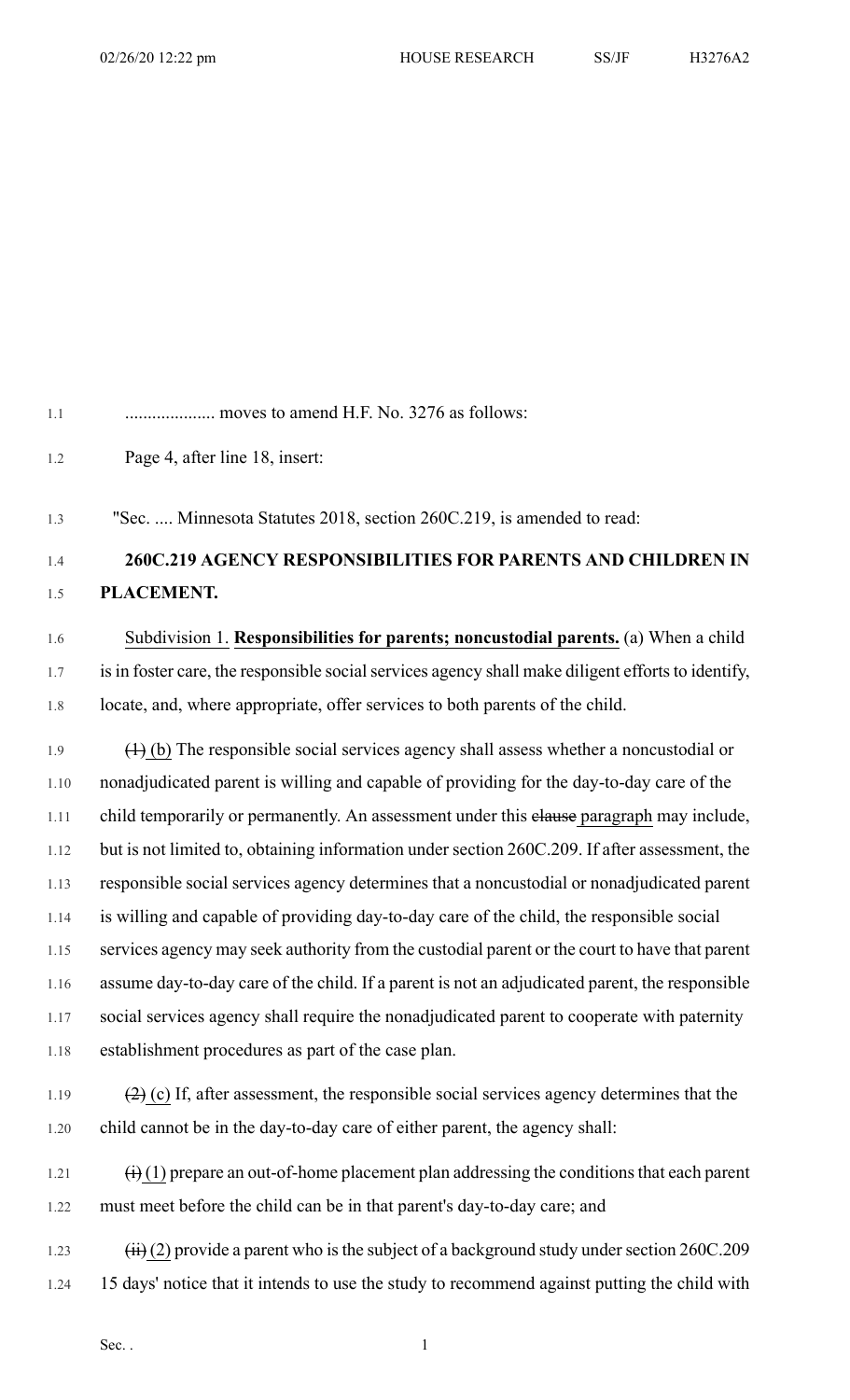2.1 that parent, and the court shall afford the parent an opportunity to be heard concerning the 2.2 study.

2.3 The results of a background study of a noncustodial parent shall not be used by the agency 2.4 to determine that the parent is incapable of providing day-to-day care of the child unless 2.5 the agency reasonably believes that placement of the child into the home of that parent

2.6 would endanger the child's health, safety, or welfare.

2.7  $(3)$  (d) If, after the provision of services following an out-of-home placement plan under 2.8 this section subdivision, the child cannot return to the care of the parent from whom the 2.9 child was removed or who had legal custody at the time the child was placed in foster care, 2.10 the agency may petition on behalf of a noncustodial parent to establish legal custody with 2.11 that parent under section 260C.515, subdivision 4. If paternity has not already been 2.12 established, it may be established in the same proceeding in the manner provided for under 2.13 chapter 257.

2.14 (4) (e) The responsible social services agency may be relieved of the requirement to 2.15 locate and offer services to both parents by the juvenile court upon a finding of good cause 2.16 after the filing of a petition under section 260C.141.

2.17 Subd. 2. **Notice to parent or guardian.** (b) The responsible socialservices agency shall 2.18 give notice to the parent or guardian of each child in foster care, other than a child in 2.19 voluntary foster care for treatment under chapter 260D, of the following information:

2.20 (1) that the child's placement in foster care may result in termination of parental rights 2.21 or an order permanently placing the child out of the custody of the parent, but only after 2.22 notice and a hearing as required under this chapter and the juvenile court rules;

2.23 (2) time limits on the length of placement and of reunification services, including the 2.24 date on which the child is expected to be returned to and safely maintained in the home of 2.25 the parent or parents or placed for adoption or otherwise permanently removed from the 2.26 care of the parent by court order;

2.27 (3) the nature of the services available to the parent;

2.28 (4) the consequences to the parent and the child if the parent fails or is unable to use 2.29 services to correct the circumstances that led to the child's placement;

2.30 (5) the first consideration for placement with relatives;

2.31 (6) the benefit to the child in getting the child out of foster care as soon as possible,

2.32 preferably by returning the child home, but if that is not possible, through a permanent legal

2.33 placement of the child away from the parent;

Sec.  $\cdot$  2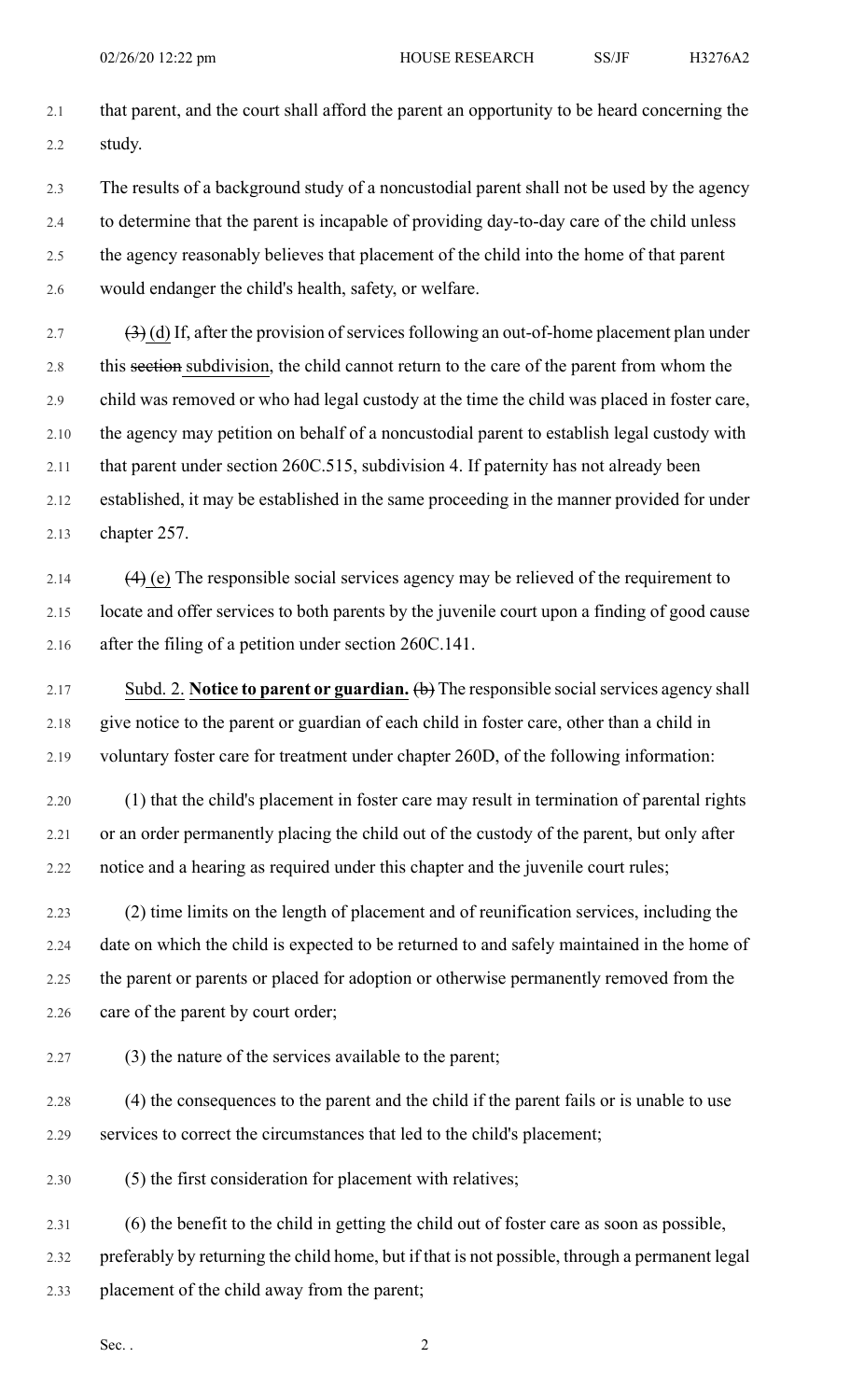- 3.1 (7) when safe for the child, the benefits to the child and the parent of maintaining 3.2 visitation with the child as soon as possible in the course of the case and, in any event, 3.3 according to the visitation plan under this section; and
- 3.4 (8) the financial responsibilities and obligations, if any, of the parent or parents for the 3.5 support of the child during the period the child is in foster care.
- 3.6 Subd. 3. **Information for a parent considering voluntary placement.** (c) The 3.7 responsible social services agency shall inform a parent considering voluntary placement 3.8 of a child under section 260C.227 of the following information:
- 3.9 (1) the parent and the child each has a right to separate legal counsel before signing a 3.10 voluntary placement agreement, but not to counsel appointed at public expense;
- 3.11 (2) the parent is not required to agree to the voluntary placement, and a parent who enters 3.12 a voluntary placement agreement may at any time request that the agency return the child. 3.13 If the parent so requests, the child must be returned within 24 hours of the receipt of the 3.14 request;
- 3.15 (3) evidence gathered during the time the child is voluntarily placed may be used at a 3.16 later time as the basis for a petition alleging that the child is in need of protection or services 3.17 or as the basis for a petition seeking termination of parental rights or other permanent 3.18 placement of the child away from the parent;
- 3.19 (4) if the responsible social services agency files a petition alleging that the child is in 3.20 need of protection or services or a petition seeking the termination of parental rights or other 3.21 permanent placement of the child away from the parent, the parent would have the right to 3.22 appointment of separate legal counsel and the child would have a right to the appointment 3.23 of counsel and a guardian ad litem as provided by law, and that counsel will be appointed 3.24 at public expense if they are unable to afford counsel; and
- 3.25 (5) the timelines and procedures for review of voluntary placements under section 3.26 260C.212, subdivision 3, and the effect the time spent in voluntary placement on the 3.27 scheduling of a permanent placement determination hearing under sections 260C.503 to 3.28 260C.521.
- 3.29 Subd. 4. **Medical examinations.** (d) When an agency accepts a child for placement, the 3.30 agency shall determine whether the child has had a physical examination by or under the 3.31 direction of a licensed physician within the 12 monthsimmediately preceding the date when 3.32 the child came into the agency's care. If there is documentation that the child has had an 3.33 examination within the last 12 months, the agency is responsible for seeing that the child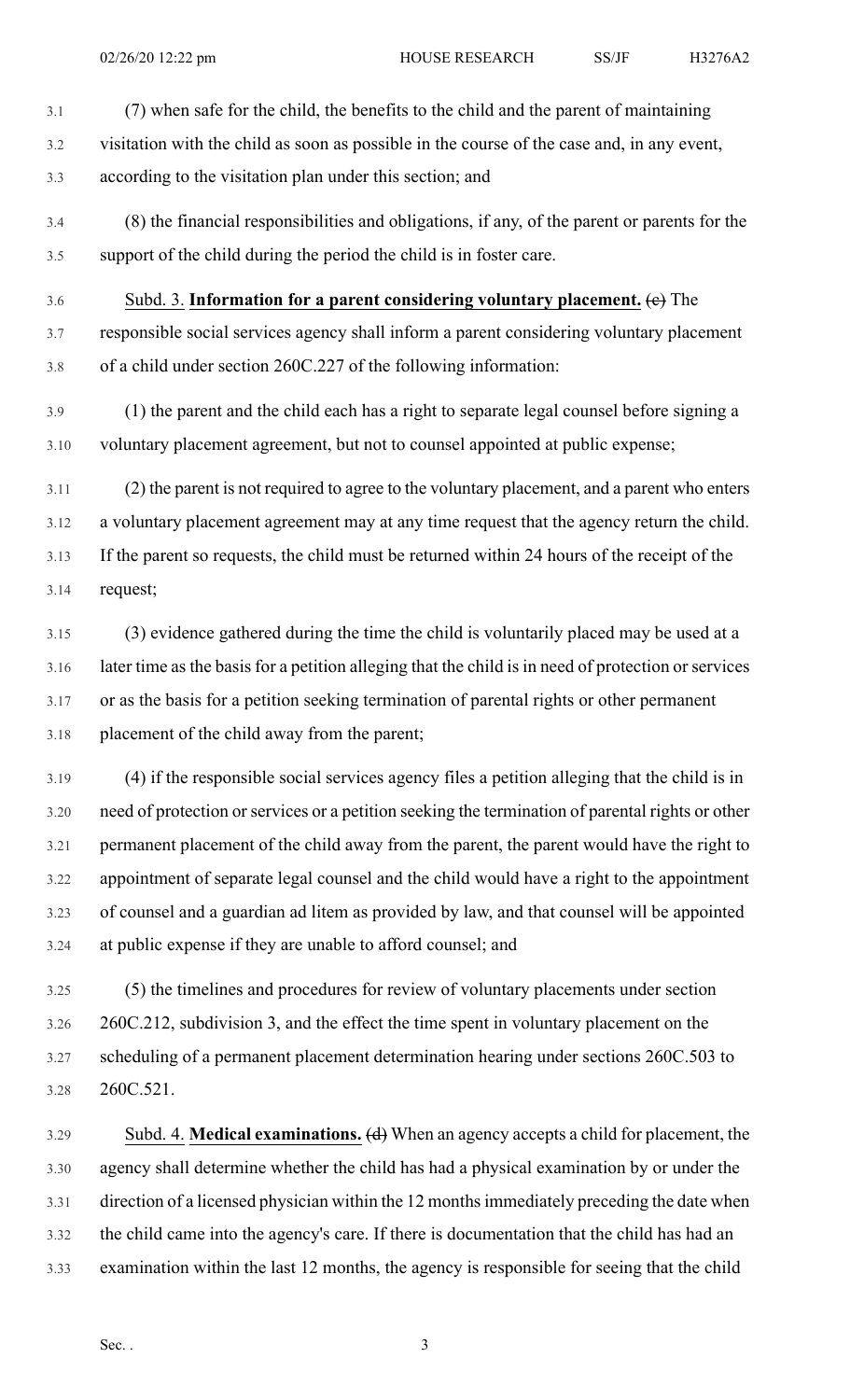4.1 has another physical examination within one year of the documented examination and 4.2 annually in subsequent years. If the agency determines that the child has not had a physical 4.3 examination within the 12 monthsimmediately preceding placement, the agency shall ensure 4.4 that the child has an examination within 30 days of coming into the agency's care and once 4.5 a year in subsequent years.

4.6 Subd. 5. **Children reaching age of majority; copies of records.** (e) Whether under 4.7 state guardianship or not, if a child leaves foster care by reason of having attained the age 4.8 of majority under state law, the child must be given at no cost a copy of the child's social 4.9 and medical history, as defined in section 259.43, and education report.

4.10 Subd. 6. **Initial foster care phone call.** (a) When a child enters foster care or moves to 4.11 a new foster care placement, the responsible socialservices agency shall coordinate a phone 4.12 call between the foster parent or facility and the child's parent or legal guardian to establish 4.13 a connection and encourage ongoing information sharing between the child's parent or legal 4.14 guardian and the foster parent or facility; and to provide an opportunity to share any 4.15 information regarding the child, the child's needs, or the child's care that would facilitate 4.16 the child's adjustment to the foster home, promote stability, reduce the risk of trauma, or 4.17 otherwise improve the quality of the child's care. 4.18 (b) The responsible social services agency shall coordinate the phone call in paragraph

4.19 (a) as soon as practicable after the child arrives at the placement but no later than 48 hours 4.20 after the child's placement. If the responsible social services agency determines that the 4.21 phone call is not in the child's best interests, or if the agency is unable to identify, locate, 4.22 or contact the child's parent or legal guardian despite reasonable efforts, or despite active 4.23 efforts if the child is an American Indian child, the agency may delay the phone call until 4.24 up to 48 hours after the agency determines that the phone call is in the child's best interests, 4.25 or up to 48 hours after the child's parent or legal guardian is located or becomes available 4.26 for the phone call. 4.27 (c) The responsible social services agency shall document the date and time of the phone

4.28 call in paragraph (a), its efforts to coordinate the phone call, its efforts to identify, locate, 4.29 or find availability for the child's parent or legal guardian, any determination of whether

- 4.30 the phone call is in the child's best interests, and any reasons that the phone call did not
- 4.31 occur.

## 4.32 **EFFECTIVE DATE.** This section is effective for children entering out-of-home 4.33 placement or moving between placements on or after November 1, 2020."

4.34 Page 7, after line 20, insert: